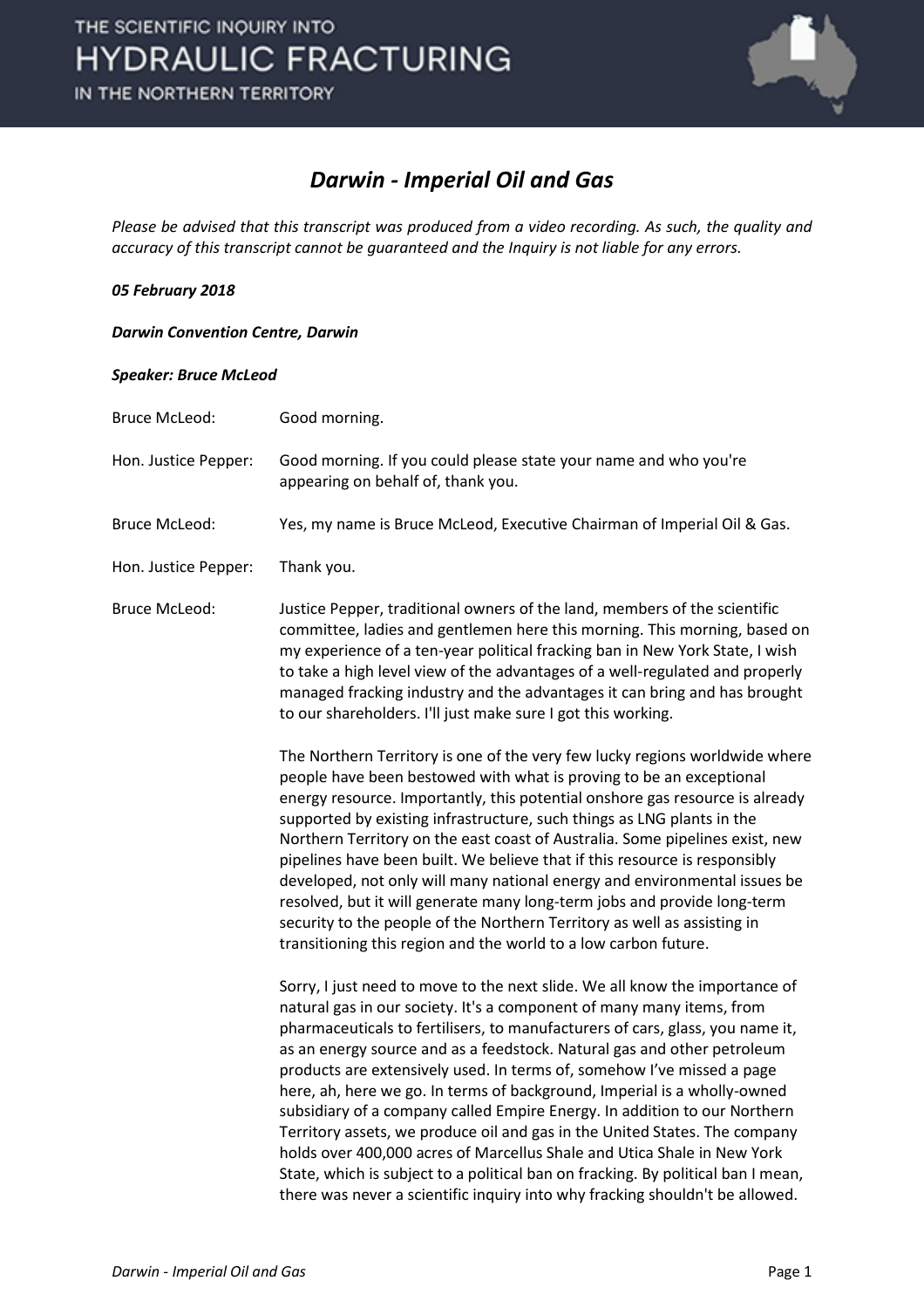

It was basically driven by an agenda of people that live in New York State, people that live in upper New York State, i.e. where the shale and the ... Where the Marcellus and Utica Shales could be drilled and fracked, really didn't have a say. They represent a very small minority of the New York population. So Imperial welcomes a scientific inquiry into hydraulic fracking, which has shown that if shale was developed in a managed and responsible way, it can and will bring very significant benefits to all community stakeholders. In May 2017, Imperial presented to the committee a paper titled, "Presenting the Facts, Debunking the Myths of Shale Development." This focused on two major discussion points in relation to fracking.

The first being the benefits that fracking has brought to those lucky regions in the US that have been blessed with the right rocks. The second point is the misinformation of selective headline reporting by the media through either paid-for research which is so often retracted due to being incorrect but with no media attention on the retraction or litigation which in most cases with prolonged timeframes by the time litigation gets to a judgment point, the media has either lost attention to it or the outcome is not what the litigants wished in the first place.

Then in 2017, Imperial submitted the McArthur Basin Central Trough in Australia's Northern Territory. This was to provide a review of the geological importance of the McArthur Basin Central Trough as opposed to other basins which were more of a focus on the final draft report. We believe the potential of the McArthur Basin Central Trough, and I'll touch on this in a minute, has the potential of being one of the major shale gas targets in the Northern Territory. Back on the slide in terms of the importance of natural gas, over the last ten years, I've personally seen and experienced the huge benefits that have accrued to many people in the Appalachian Region of the USA. This has all been related to the development of the Marcellus Shale and the Utica Shale. As pipelines of construction are constructed, electricity prices and natural gas feedstocks have been become some of the cheapest in the world.

New billion-dollar power stations, gas-fired power stations are becoming common place. Electricity costs keep falling. But then the sad thing is there is a difference created by a simple manmade boundary, it's a state boundary between New York State, Ohio, Pennsylvania, West Virginia. Here, one sees some of the worst poverty in the USA, in upper New York State. Then directly across the border, we see a vastly improving social wellbeing of the states utilising the shale resources with which they have been blessed. The Rust Belt of the USA has become a lot less rusted.

Further, by using these shale resources, US  $CO<sub>2</sub>$  emissions are now at 1992 levels, in my knowledge, the only country achieving in surpassing  $CO<sub>2</sub>$  levels. The Northern Territory potentially has the resources to be at the forefront of this same revolution. In 2014, one of the world's most experiential groups identified the McArthur Basin as one of the most exciting global opportunities for the potential of shale gas and shale oil development. In 2015, Imperial entered into a farm out agreement with this group, American Energy Partners.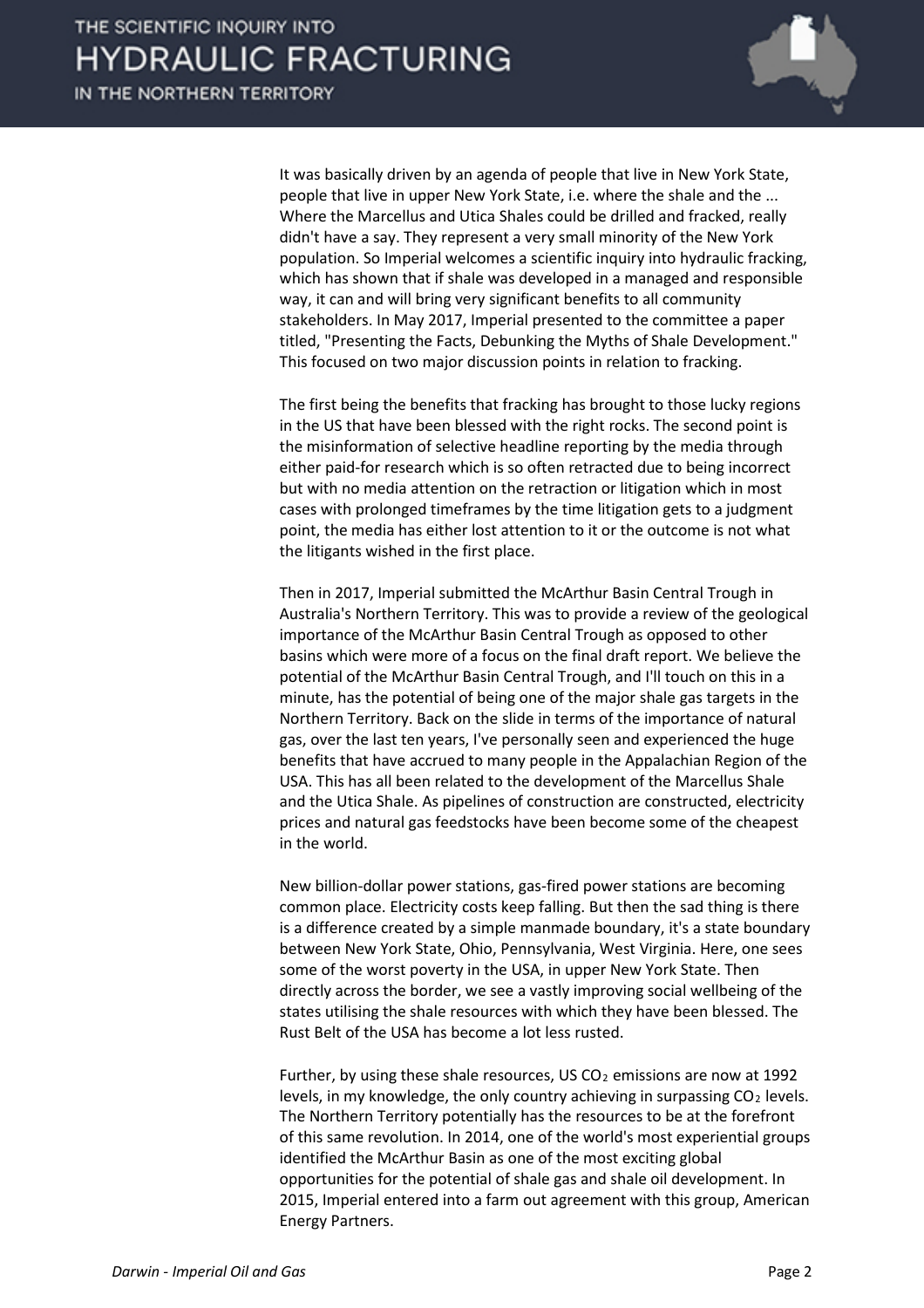

On a result-driven basis, American Energy Partners committed up to \$560 million US dollars for the Imperial Project with \$60 million US dollars to be spent in the first three years. However, due to the tragic passing of the founder of American Energy Partners, this farm out agreement was terminated in 2017. Discussions with new partners are ongoing, and I'll touch on some of those issues or some of those items a little bit further on. Just to clarify what the McArthur Basin Central Trough is, I've referred to it earlier, and work undertaken by American Energy Partners and Imperial has shown this is a highly unique and attractive target for shale gas development.

Key features of the McArthur Basin Central Trough are shown on the slide. I won't go through them. But one feature does stand out, and that the McArthur Basin Central Trough has a very unique hydrogeology compared to other basins in the Northern Territory. Based on our work to date, it appears that the McArthur Basin Central Trough aquifers are both very shallow or very deep. So unlike other basins, they do not communicate with other aquifers within the McArthur Basin itself. Further work is being done on this. What it does mean is that these aquifers can be isolated. If they're shallow, they can be easily contained. If they're very deep, obviously, fracking or drilling goes nowhere near them.

We believe those aquifers are around 100 to 150 metres, the shallow ones. The deeper ones are something like four to four and a half thousand metres deep. Obviously, fracking or drilling is going to be in the two and a half to three and a half thousand metre range. So this makes the McArthur Basin Central Trough unique compared to other basins or other sub-basins in the greater McArthur Basin. Again, this slide here demonstrates the characteristics of the rocks throughout the McArthur Basin. Some of you may have seen the slide on the left hand side. This was put together by American Energy Partners.

The rocks throughout the McArthur Basin, although a lot older, show a very strong relation to two of the massive USA shale systems, the Marcellus and Utica shales. Importantly, from Imperial's position, the dominant shale in the McArthur Basin Central Trough being the Barney Creek Shale is very closely incomparable to the Utica Shale, the best performing shale in the USA. The right hand graph demonstrates why it is the best performing shale. The red bars show the top 12 performing shale wells, Utica Shale wells drilled in the USA. The blue bars show the top 12 Marcellus wells drilled in the USA.

Now, although there may be some variations between each of these wells in terms of how they're fracked or how they're completed, it's clear that the Utica Shale wells demonstrate a much higher initial 30-day production rate. Each well drilled in the US is recorded for their 30-day production rate. So this information is readily available. If anyone wants a detail on these wells, we can supply it. This is important because the more production out of a well, the less wells you need to drill.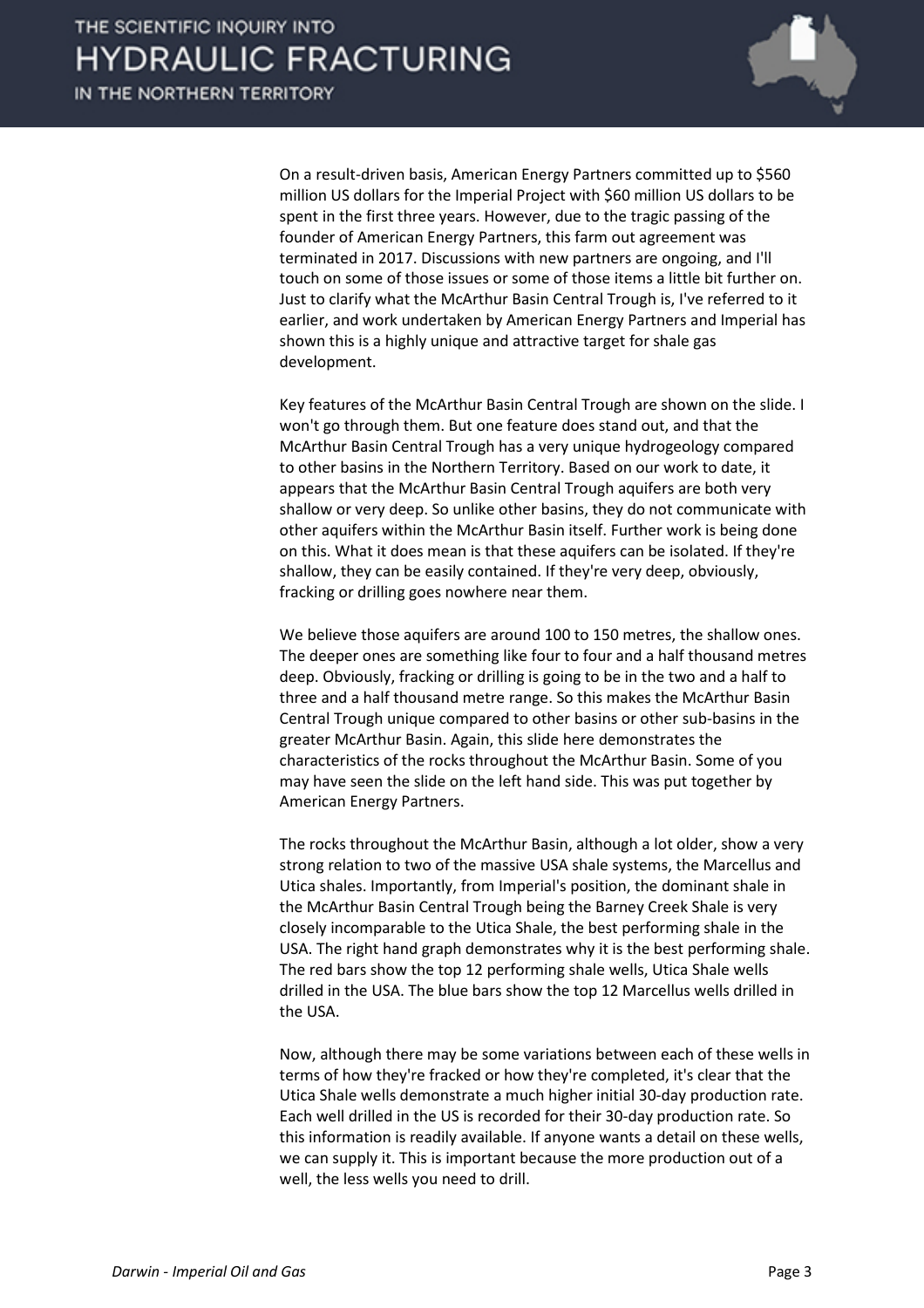

Wells in the US now are being drilled in the shale up to 3 1/2 miles, up to 19,000 feet laterals. So the more gas out of a well, the greater the lateral, the less surface disturbance. This is the way technology is trending. Wells can be drilled successfully over these distances, a well now 15 to 16,000 feet in the US is very common. This slide, again, I'll just summarise it, shows the major players in the McArthur Basin, the selection of wells drilled and more importantly, as we all now know, the first discovery well, well what could be defined as the first discovery well within the McArthur Basin, the Origin Amungee Well is critical in terms of development of the basin.

It is as it has shown, proof of concept for shale development. Many considered the shales in the McArthur Basin as being much too old. The shales in the USA are 3 or 400 million years old. The shales, especially the Barney Creek which is in Imperial's tenements, Imperial's tenements are highlighted in red is something like 1.4 to 1.6 billion years old. Most of the industry believes the wells, the shales are too old for the production of hydrocarbons. Origin have clearly shown now with the fracking of the Amungee Well that this is not the case. So development of these shales should show that the older the shale, as long as the shale basin itself or the shale hasn't been turned upside down or fractured will contain hydrocarbons which can be extracted.

So what are the benefits of developing the shale resource. This slide summarises the direct and indirect beneficiaries. We have all seen the same slide before. We know who the beneficiaries are and as such, I'd like to use an example to place the type of benefits can be extracted from the production of hydrocarbons. Ten years ago, a small company operating in Susquehanna County in PA started drilling the Marcellus Shale. Today, with just around 180,000 acres, it produces around 2.5% of total onshore gas produced in the USA.

Over the past ten years, this company has paid over a billion dollars US in royalties along with half a billion dollars in bonuses to local landowners. They have rebuilt roads, they have funded township sheriff and fire departments, community centres, hospitals, school buildings and so on. They fund local charities. They provide free milk to schools. They provide food and shelter for the needy. Funds flowing into the community have allowed farms to be resurrected and rebuilt. More importantly, from the people's perspective, local children now have local career opportunities.

They no longer have to leave the region looking for jobs. What this has done is allowed families to remain as families in a region where some of them have been for generations. This county is just over 2,100 square kilometres in size. That's the equivalent of about 500,000 acres and has a population of just 44,000 people. This clearly showcases the benefits that responsible development of the shale industry can bring to small regional populations. This next slide is important. A stranded gas has little value. With the building of the Northern Gas pipeline, Northern Territory Gas has several potential destinations.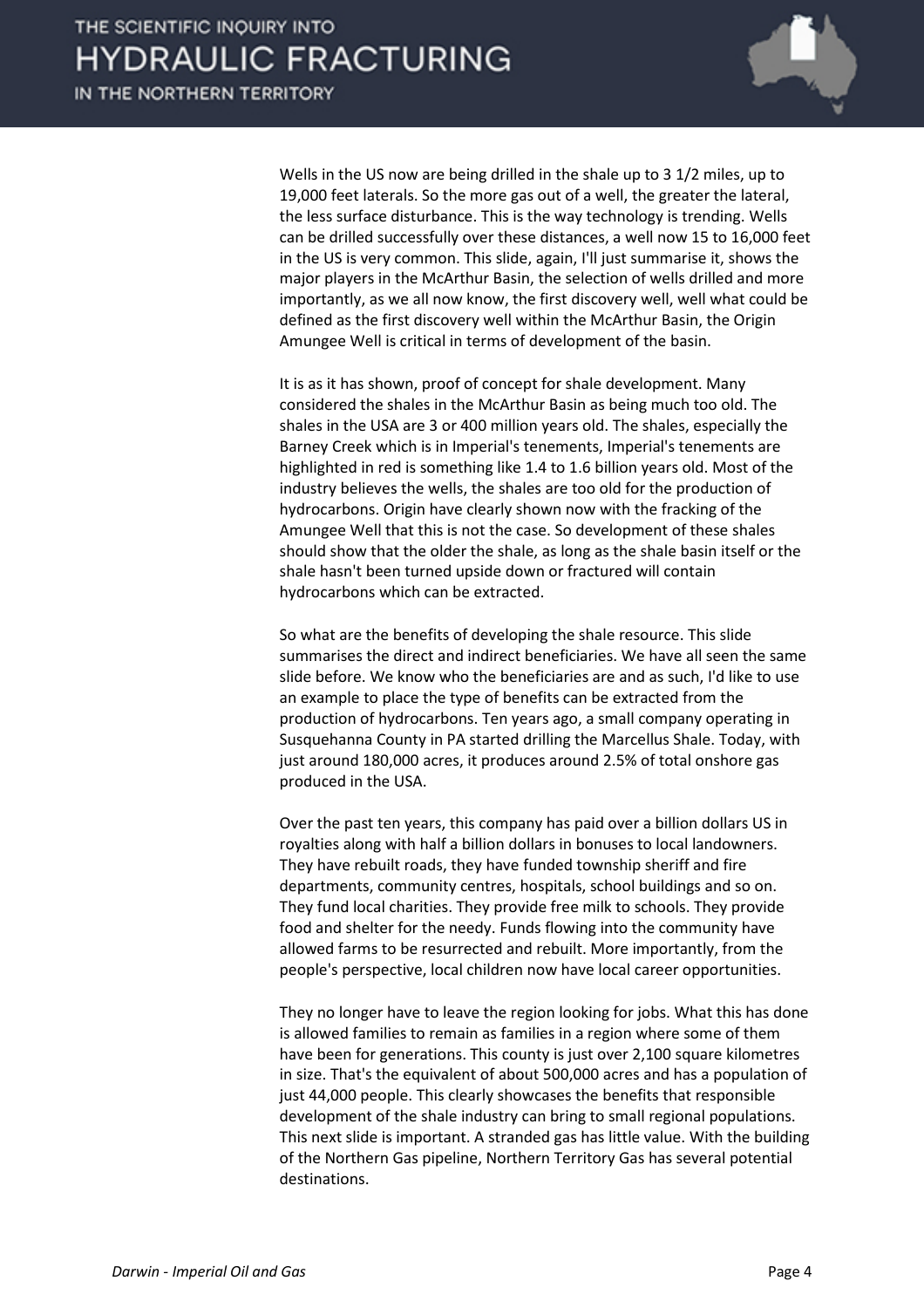

Further, Imperial has had discussions with potential partners that once gas reserves are proven, gas processing alternatives can be built in a number of areas. This would include Darwin, Katherine or Nhulunbuy. I've highlighted the type of plants that can be built in these places, ammonia urea, i.e. fertiliser can be built where there's a row way line or a port, methanol where there's a port. There are two ports. Katherine obviously has a railway line.

Further, project funding for these plants is readily available if the gas reserves have improved up. To show what these type of plants are, this slide simply gives the flavour of two types of plants or processes that can be implemented at relatively cheap cost within the region or within the territory if the gas reserves are there. As can be seen, long-term direct and indirect employment opportunities for these plants alone are significant. These plants are built to produce for a minimum of 20 years.

If the gas supply is there, they'll produce obviously for much longer. Costs in job numbers on these type of plants have been modelled on very similar plants that these companies have built. The plants specifically there are based on plants ... I'm sorry. The models specifically there are based on plants that are being built in Jamaica where Jamaica has been processing conventional gas, optional gas for a number of years now. I wanted to include this slide to demonstrate the position of the Australian Energy Market. Although there are logistical issues in getting gas to the east coast where we all know there is energy chaos, chaos itself does provide opportunity.

Even though the Northern Territory itself could become a cheap energy region which will attract industry and jobs, ultimately, the long-term success for the Northern Territory, as with any other state in Australia, will be if the whole of Australia is functioning successfully, economically successfully. Getting gas or other forms of energy to the east coast will become a priority. The final slide today is useful. As I've set out several key features of why an exceptional source of natural gas can be so transformational. In this slide, I've picked out five different aspects of why the US now is achieving such successes while Australia sits here looking I guess to see what it should be doing to solve its employment issues, its energy issues and everything else.

I won't go through them. They're just set out there and obviously, they can be read. In summary, attractive energy pricing and competitive feedstock inputs will provide significant direct and indirect jobs over time. Gas will provide the ability to meet  $CO<sub>2</sub>$  reduction targets while still growing the economy. Usable natural gas reserves will ensure energy certainty along with a decrease in real energy costs and long-time or long-term security for Northern Territory economy.

In summary, Imperial's vision is very simple. It's here to develop its shale resources while preserving the region's rich, cultural heritage and environment. As such, Imperial, as an oil and gas operator, looks forward to working with all those stakeholder groups in the Northern Territory to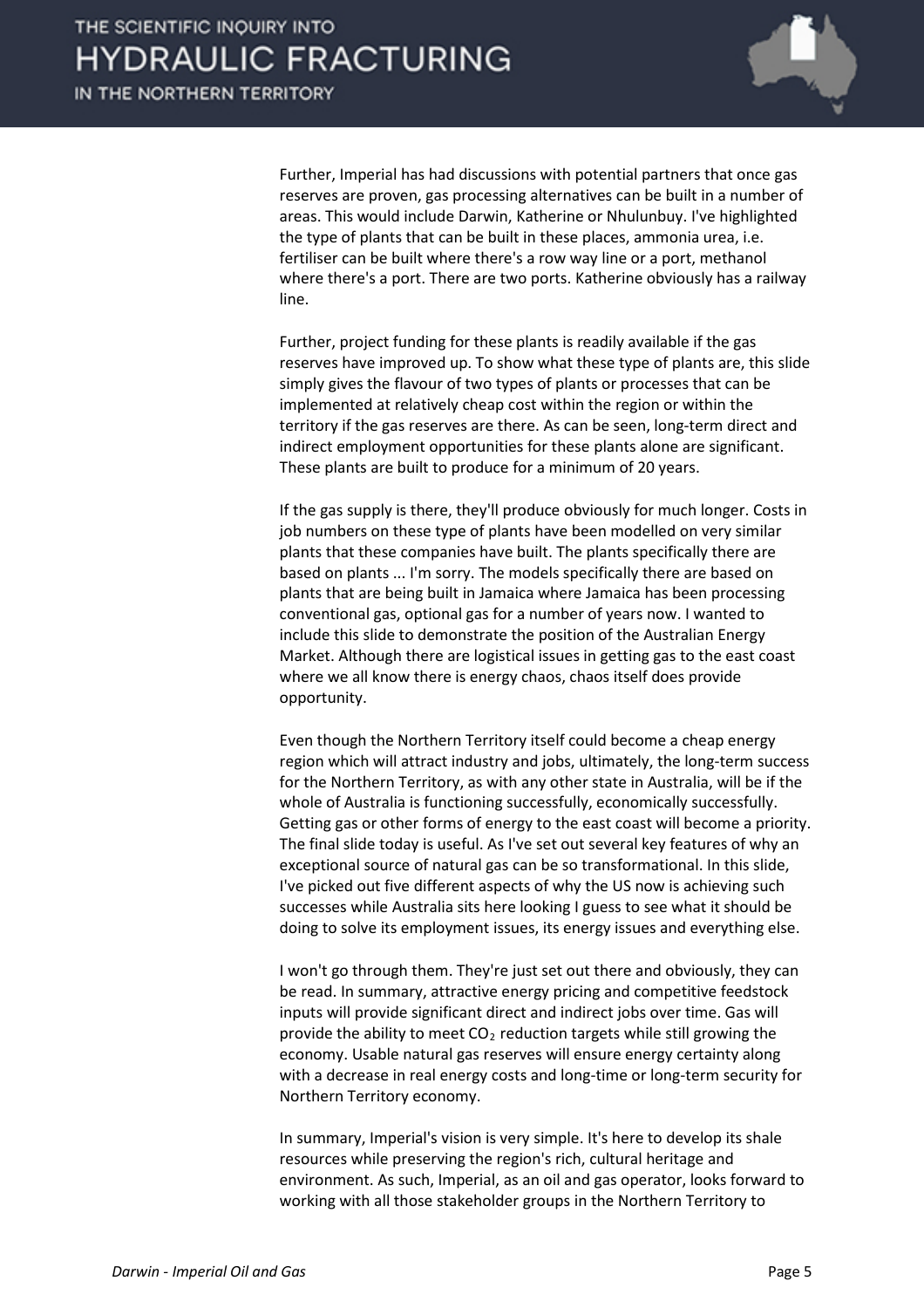IN THE NORTHERN TERRITORY



responsibly develop these extensive resources. Thank you. I'll now take any questions.

- Hon. Justice Pepper: Thank you very much. I just wanted to quiz you a little bit about the benefits that you say will accrue from this industry. You've given us some examples from what's happened in the United States. Now, I appreciate that we don't have a developed shale gas industry here in Australia, but surely better comparisons would have been to have a look at and give us some of the figures about what's happened in Queensland or South Australia for example.
- Bruce McLeod: Well, I think they are quite different.
- Hon. Justice Pepper: How so?
- Bruce McLeod: Queensland is coal seam gas, which is totally different.
- Hon. Justice Pepper: Of course it is, but benefits are benefits are benefits. So ...?

Bruce McLeod: Well, no because in Queensland, you're dealing with a lot more wells to produce the same amount of gas. You're dealing with a lot of water. Quite different, the US in Appalachia where I've been operating since 2005, 2006 didn't have a shale industry at that point in time. So I've seen the development of the shale industry. I've seen acreage prices in Appalachia go from \$7 or \$8 an acre to 5 to \$13,000 an acre over that period of time. So I've seen from day one when Appalachia, the people of Appalachia, the counties of Appalachia had a very small, I guess it was shallow well gas industry.

> That was 2006 and 2007. That's when a couple of companies, Range Resources, Chesapeake, Cabot Oil & Gas really understood or really worked out how to frack the Marcellus Shale. So I've seen the development of those regions over that period. Pennsylvania, Ohio, West Virginia have boomed. New York State really has gone backwards, people leave to go and get better paid jobs. Where do they leave? They just go across the border to Pennsylvania or Ohio.

To me, that is the real comparison. Queensland, coals and gas, is an industry, coals and gas industry in the US really shut down 10 or 15 years ago. Too many shallow wells, too many costs, too hard to control, no one really that I know of drills coals and gas wells anymore. They have coals and gas fields. They all just run those out. The potential of shale because you drill less wells, because they produce so much more gas, they're easier to drill. They don't produce water is the direct comparison to the Northern Territory shale.

- Hon. Justice Pepper: But surely the land tenure regimes in the places you're talking about are very different, and the taxation regimes are very different.
- Bruce McLeod: Land tenure is because the royalties go to the landowner.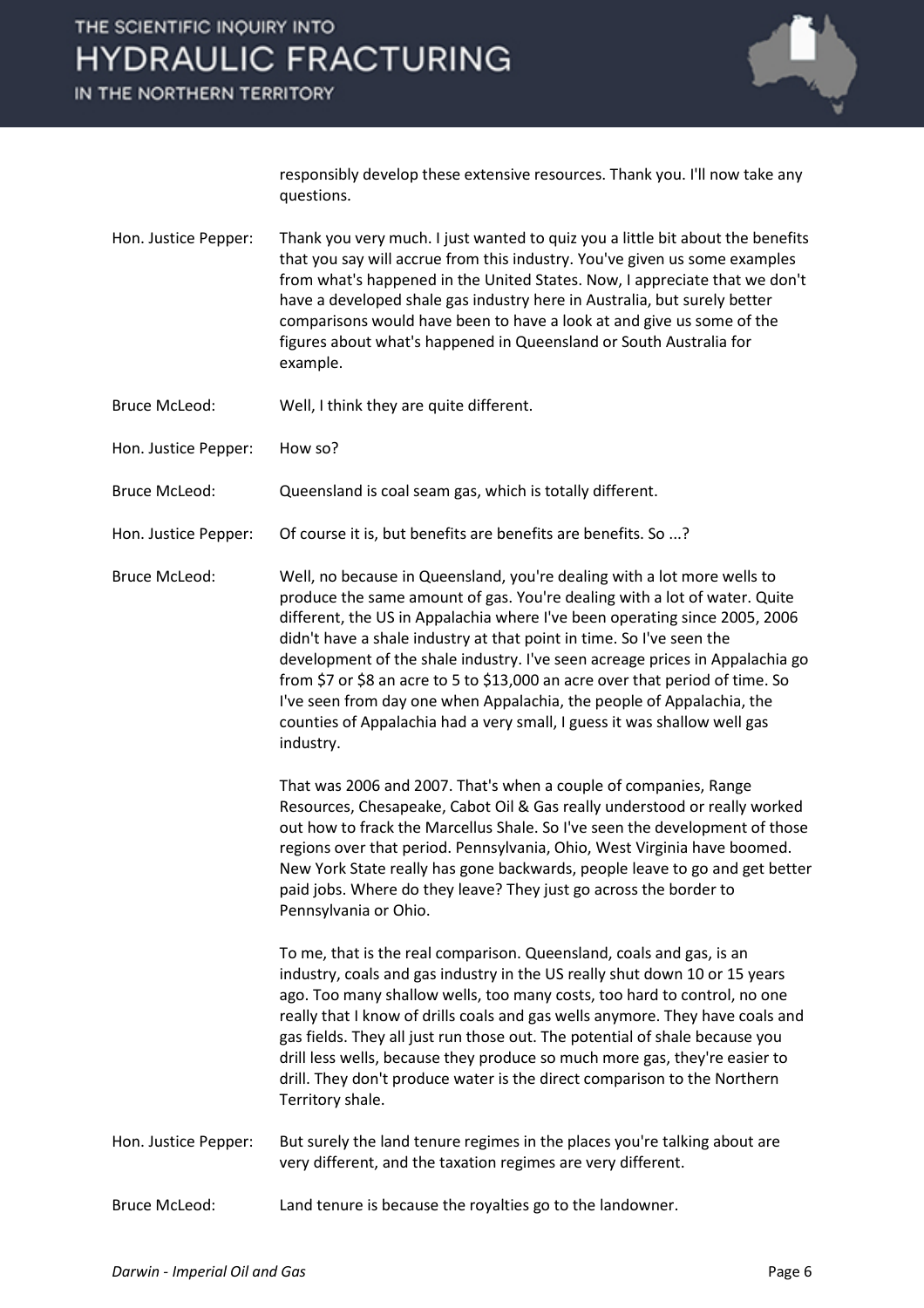IN THE NORTHERN TERRITORY



Hon. Justice Pepper: Right.

Bruce McLeod: But the royalties here go to the traditional owners, get a portion of the royalties here. So that's exactly the same, though the magnitude is different. But that's just the way the system is set up here. The rest of the royalties go to the government. The government then can now reallocate those back to wherever they want to go. The royalties in the US are much higher than they are here. They're up to 20%. In some places, 25%. Royalties in Australia, in the Northern Territory are probably 13 or 14%. So sure, land tenure is different but you're just paying different people. That's the only difference.

Hon. Justice Pepper: If Imperial Oil & Gas is able to take advantage of shale gas development, if the government lifts the moratorium, what will you do as a company to ensure that benefits stay with local communities, that long-term jobs are created and indeed that aboriginal communities are benefited? What are some types of the programs? Give me some examples of the types of things that you would do because we've seen from Queensland that that hasn't necessarily been the case.

Bruce McLeod: Yeah. Well, that's a very good question. We've been working up here now since 2010. My colleague here, Geoff Hokin has ... Well, the company itself has probably had somewhere around 25 to 30 meetings with traditional owners, on country meetings with traditional owners. We have gone through all aspects of fracking, all aspects of oil and gas development. It's very difficult at this early stage to say, "Well, what would be available for jobs? What wouldn't be available for jobs?"

> But we've put programs in place, training programs in place to employ as many Aboriginals as we can. More importantly, from Imperial's perspective, we're a small Australian oil and gas company. We know we don't have the expertise or the ability and by ability, I mean the financial capacity to develop this resource properly. We would be looking to bring in a partner as we did with American Energy Partners to help develop this resource.

> From an American I guess operators' perspective. The most important thing is to have your staff, your operating staff local. You don't want them where they fly in or fly out. Now, obviously, that's going to be difficult in Northern Territory because the population is just not there. The service industries are just not there. But there are so many jobs that are available, that are created in this industry.

Hon. Justice Pepper: Just give me some examples of some of the local long-term employment opportunities that might be created.

Bruce McLeod: Well, just from our own example of operations in the US, we have people that from the start of a drilling of a new well, we have different companies that for example, make a roadway. A different company will make a drilling pad. We have different companies that will come in and set up the drilling pad. Then we have people that come in and drill. We have people that come in and cement. We have people that come in and complete the wells. We have people that come in and frack the wells. We have people that come in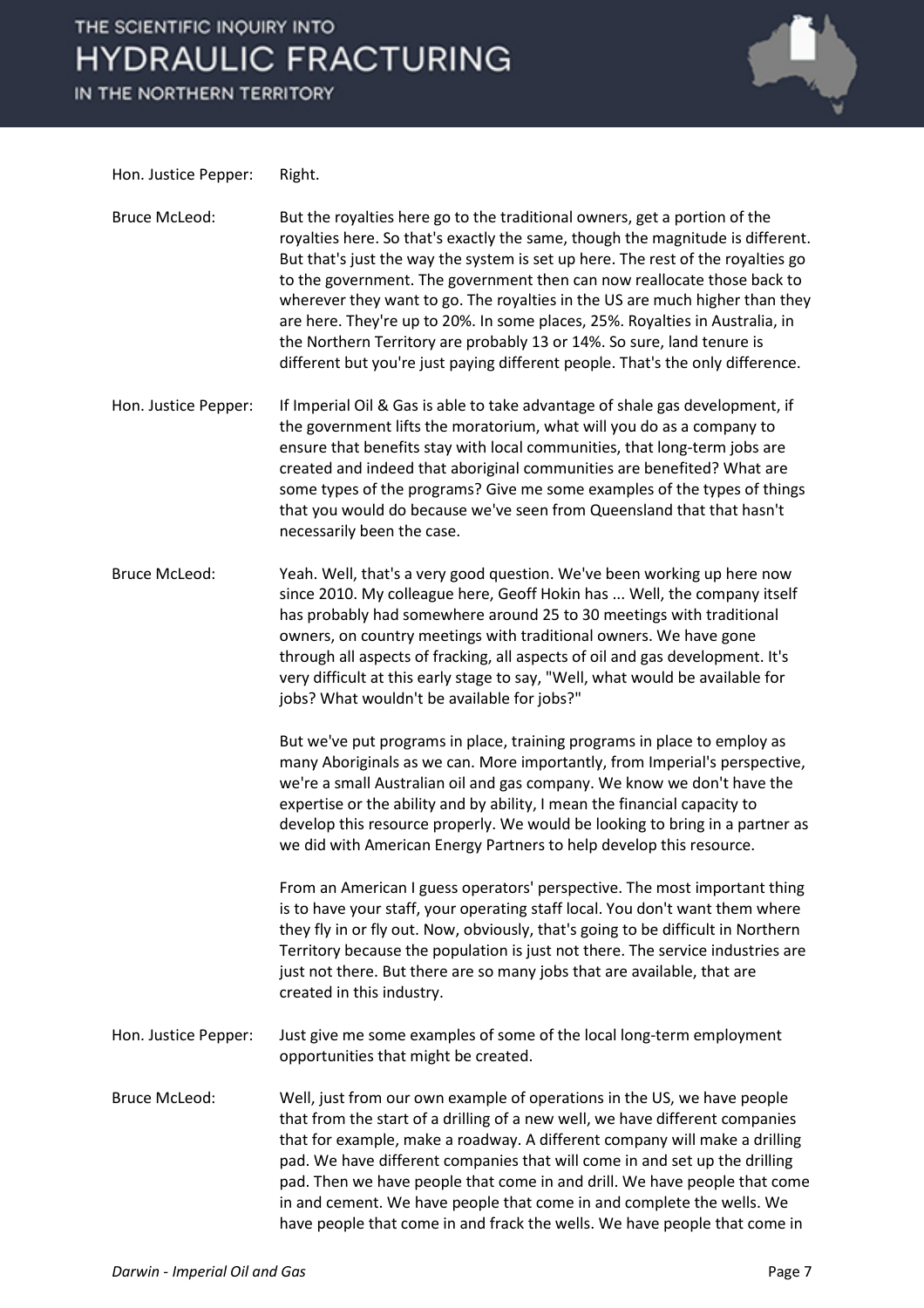

and build ... We call it plumbing but connect the well to gas pipelines, oil tanks or whatever.

These are all separate service groups. There's not just one big body that does the lot. So you get a well producing. Then you have people that manage or monitor the wells. You have people that maintain the roads and tracks to the wells. You have people that maintain the pipelines. You have people that come in and take away the oil, if it's an oil well, if it's the combination of oil and gas. There are literally hundreds of different people involved in that process. They all play a different small part.

We have people that are responsible for fencing around the well or around a pad. We have people that are responsible for looking at animals. In the US, it's a little bit different because you're drilling on, many cases, you're drilling on farms where there's cows. So you have to maintain or make sure that the cows don't get into the way of pump jacks or tank patches or anything else. We have people that have to net or put nets over any water ponds or anything else so wild birds can't fly into them and so on.

Literally, hundreds of jobs. Then behind that, are all the indirect jobs. These people have to live somewhere. They have to eat somewhere. They have to stay somewhere. They have to drive trucks. They have to do this and do that. So the indirect jobs are just as large as the direct jobs. It's easy enough to sit down and make a list of all these jobs and all the indirect jobs behind it. But these are all available. These jobs are available. I know in the Northern Territory, there is funding available for the locals to buy equipment. Someone wanted to manage all the roads or manage the well platforms or whatever, the capital is available for them to buy the capital equipment to do it.

- Hon. Justice Pepper: Certainly in due course, we'd very much appreciate it because no one yet has really furnished us with this information, a list of those indirect jobs so that we can look at what sort of real indirect employment opportunities there might be if this industry comes to the Northern Territory.
- Bruce McLeod: I'd be very happy to provide a typical list of what we do. It's not what ...
- Hon. Justice Pepper: Yeah, obviously, based on your experience.
- Bruce McLeod: Someone else may do.

Hon. Justice Pepper: No, no, obviously. We'd be very receptive of that. Thank you.

Bruce McLeod: I think the important thing as well from Imperial's perspective, I touched on this, we have a group of very experienced people that have been in this industry for many years, drill thousands of wells, frack thousands of wells who we would work with in the Northern Territory and are very keen to work in the Northern Territory on these projects. So we would like to bring in people that have seen and don't get me wrong, just like in any industry whether it's oil and gas or mining, there's always mistakes made. The great thing about human beings I guess is that they do learn from their mistakes.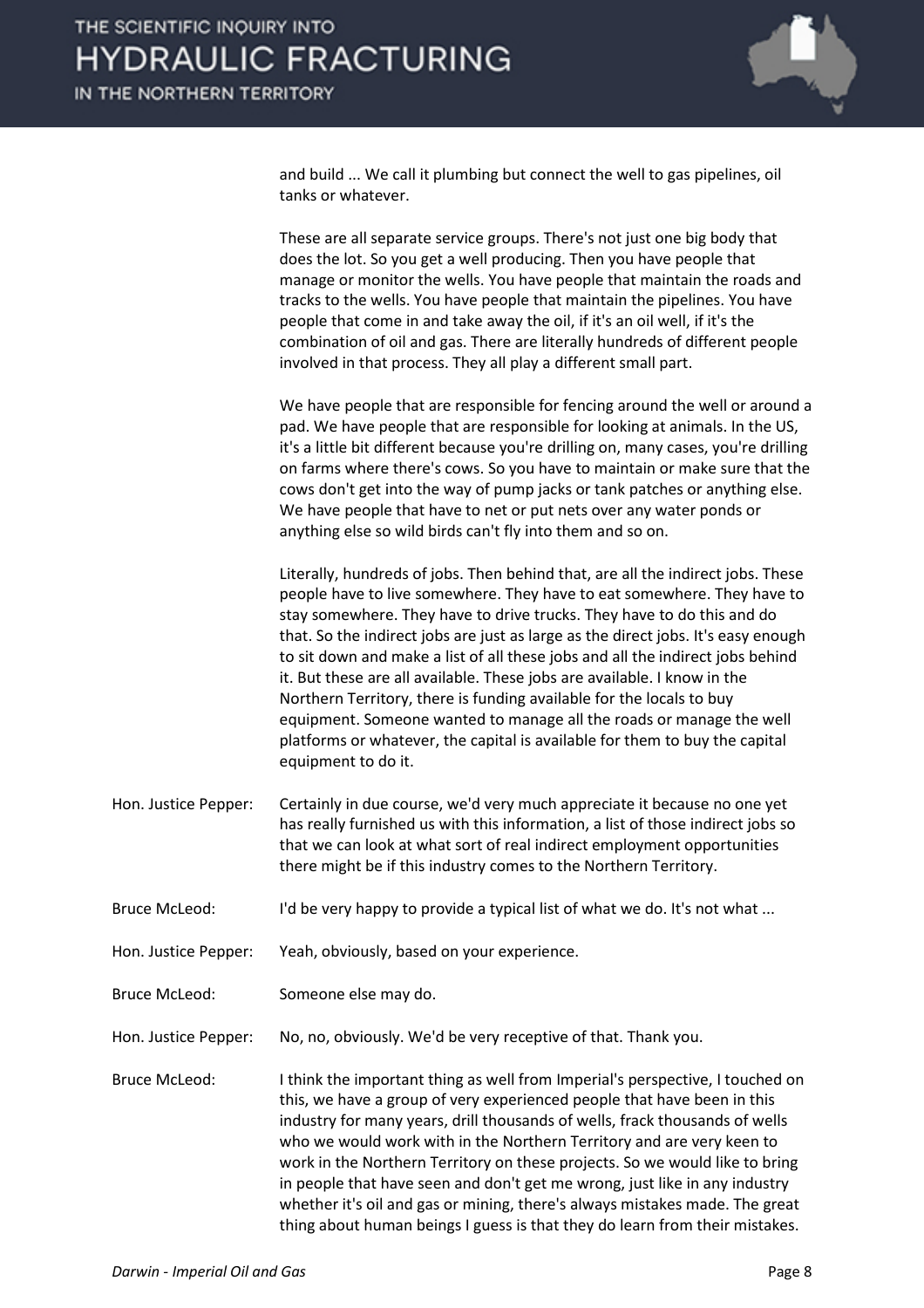IN THE NORTHERN TERRITORY



The more experienced the team is to develop this resource or this potential resource, we can't say it's a resource at this point in time, but this potential resource, the more experienced the people are, the more we're going to get this right.

Hon. Justice Pepper: Thank you. Yes, anything else? We got more, work our way. Yes, Professor Priestly? Thank you.

Prof. Brian Priestly: Yes, thank you, Mr. McLeod. In our report, you will have noted a couple of recommendations that relate to minimum setback distances from gas wells and treatment facilities and so on. These are designed to protect local communities from airborne contaminants and also to protect the local boars. From an industry perspective, do you see any practical problems with implement such setback distances? Would you care to comment on whether a failure to have such setback distances in the United States contributed to some of the health issues that were reported there?

- Bruce McLeod: Look, I can't recall what the setback issues are. I totally agree, there's got to be setbacks. That's just logical. The distances, I would need to review the report or you could tell me. In the US, the setbacks are probably a little on the small side, and don't necessarily agree that they are on that small side. I can't recall. What was the setback here in Australia?
- Prof. Brian Priestly: For airborne contaminants, we recommended 1,600 metres or one mile.
- Bruce McLeod: That seems very extensive. I'm not sure what, I'd be interested to know what you're relying on in terms of airborne contaminants because one of the things I mentioned today, one of the big problems in the US, a lot of research has been done by universities, which is generally play-for-play type research. A lot of it is retracted. We never see the retractions. The media always plays the headline. The retractions that's peer reviewed by someone. In many cases, they're not well known peers. It's released, and then several months later, it can be retracted.

In a very interesting case, which was just retracted a few weeks ago, back in early 2017, I think it was the University of Maryland or something, put out a research report. We've outdone the survey over some wells in Southwestern Pennsylvania saying that the release of, airborne release of methane was around 3.4% of total production over the wells, plus a minus 0.4. Now, I'm just going on a memory here.

That was huge because methane as we know, appears to be a lot worse for the environment and global warming than carbon dioxide. When this result came out, the credibility of it was questioned by a number of people in the industry, but also by the Department of Energy in Pennsylvania. Cut a long story short, the Department of Energy in Pennsylvania itself did the same type of research. It was airborne. It was airborne research. The first thing they realised was that in the samples that the university utilised, there was no ethane or butane or anything else, which was very unusual because in a shale well, you get a combination methane, ethane, propane, butane, a few other thanes. It was just methane.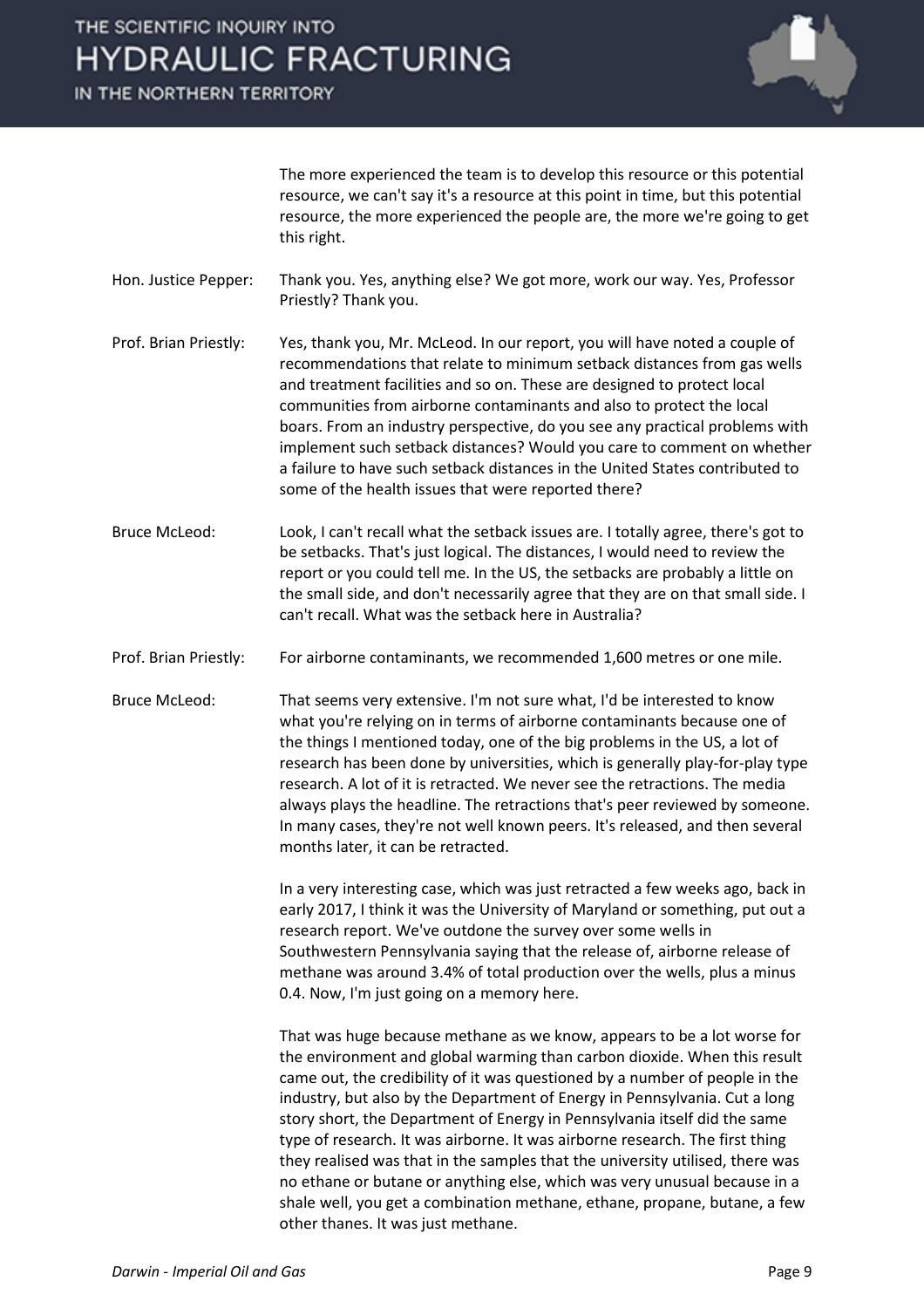

|                      | So they did this report. They did about five times as many samples as the<br>university had done. So they now analysed that. They questioned the<br>university and the peer review. The university came back and said, "Look,<br>we got a couple of things wrong. We had the wind direction wrong." So<br>we're going to reduce it by about close to double, close to half the<br>contaminants, i.e. the methane in the atmosphere. So that dropped it down<br>to about 1.8, 1.9% methane was being lost from frack wells, and<br>connections, and pipelines and everything else.                                                                                                                                                                      |
|----------------------|--------------------------------------------------------------------------------------------------------------------------------------------------------------------------------------------------------------------------------------------------------------------------------------------------------------------------------------------------------------------------------------------------------------------------------------------------------------------------------------------------------------------------------------------------------------------------------------------------------------------------------------------------------------------------------------------------------------------------------------------------------|
|                      | Anyway, about three or four weeks ago, the Department of Energy came out<br>with their own findings. Their own findings were very interesting. Where<br>this university had undertaken their review of escaping methane into the<br>atmosphere was over an area where there's a whole bunch of underground<br>coal mines. In the US, underground coal mines by law must vent methane.<br>What they were doing was they were collecting methane being extracted<br>from underground coal mines.                                                                                                                                                                                                                                                         |
|                      | The Department of Energy itself got back to the  I guess the methane<br>being released from frack wells in the connecting pipelines and so on was<br>around 0.4 to 0.5%, not the 3.4 initially headlined by this peer play-to-play<br>review. So these are the type of things that I know, I follow Pennsylvania,<br>the Department of Health and Department of Energy in Pennsylvania very<br>closely. A lot of reports are being put out where things like asthma attacks<br>have increased, babies are born lighter, people are losing weight and<br>everything else. But all this research is ultimately either retracted or found<br>to be false. It's all available. But you just don't get it in the media. So you<br>have to go to the source. |
| Hon. Justice Pepper: | Yes, Professor Hart.                                                                                                                                                                                                                                                                                                                                                                                                                                                                                                                                                                                                                                                                                                                                   |
| Prof. Barry Hart:    | I'd have a comment on that one. The University of Maryland may well have<br>been incompetent rather than being paid for producing results in that<br>particular way. I think you're making a bit of a long bow there.                                                                                                                                                                                                                                                                                                                                                                                                                                                                                                                                  |
| <b>Bruce McLeod:</b> | Well-                                                                                                                                                                                                                                                                                                                                                                                                                                                                                                                                                                                                                                                                                                                                                  |
| Prof. Barry Hart:    | I've got two.                                                                                                                                                                                                                                                                                                                                                                                                                                                                                                                                                                                                                                                                                                                                          |
| <b>Bruce McLeod:</b> | I understand, I understand, yeah.                                                                                                                                                                                                                                                                                                                                                                                                                                                                                                                                                                                                                                                                                                                      |
| Prof. Barry Hart:    | I've got two comments or questions rather. I didn't quite understand. You<br>were talking about the aquifers.                                                                                                                                                                                                                                                                                                                                                                                                                                                                                                                                                                                                                                          |
| <b>Bruce McLeod:</b> | Yes.                                                                                                                                                                                                                                                                                                                                                                                                                                                                                                                                                                                                                                                                                                                                                   |
| Prof. Barry Hart:    | In McArthur Basin as being unique, I didn't get it because you said that there<br>is a top one and a bottom one.                                                                                                                                                                                                                                                                                                                                                                                                                                                                                                                                                                                                                                       |
| <b>Bruce McLeod:</b> | Yeah, yeah.                                                                                                                                                                                                                                                                                                                                                                                                                                                                                                                                                                                                                                                                                                                                            |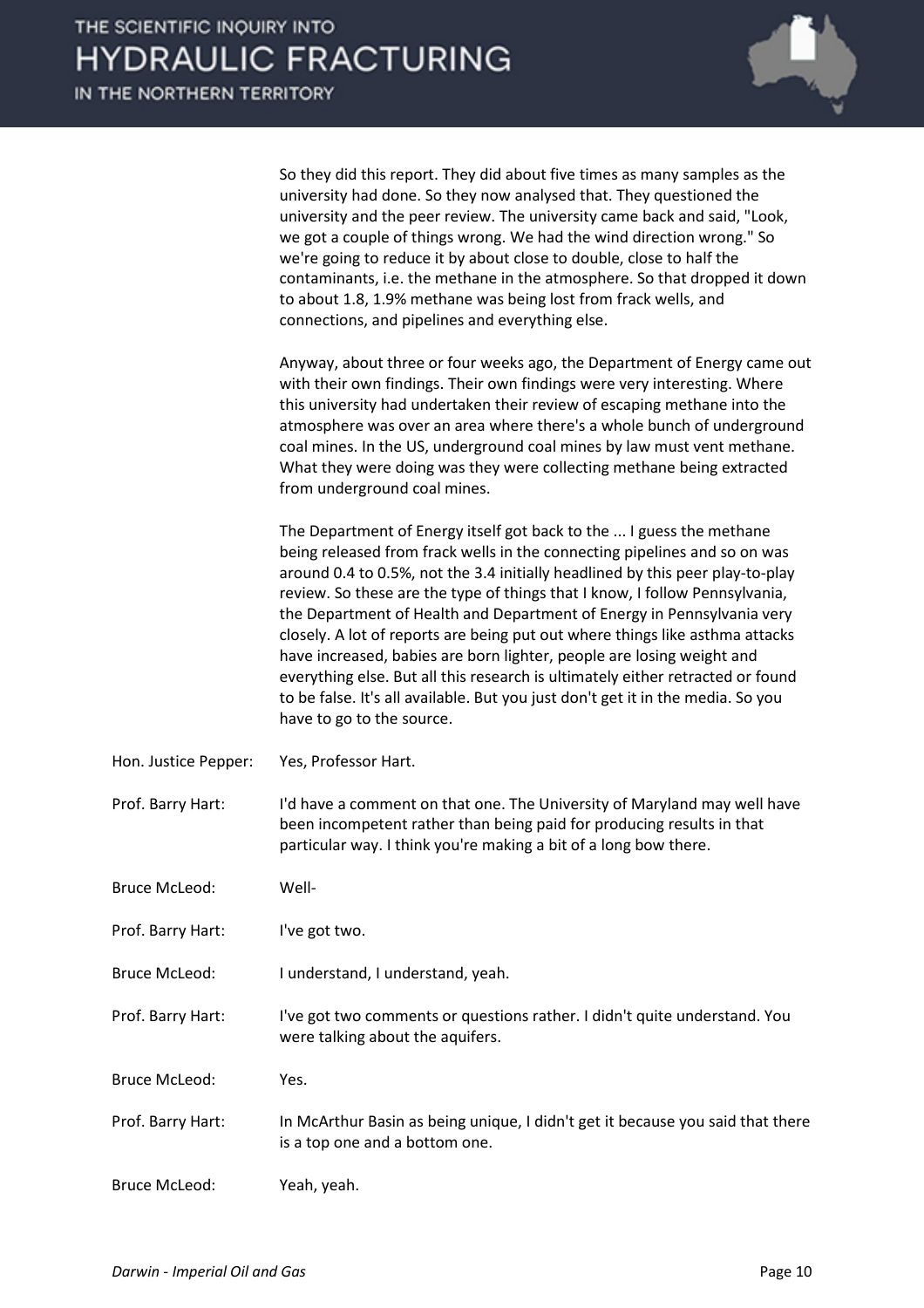IN THE NORTHERN TERRITORY



| Prof. Barry Hart:    | The bottom one's way way down, fair enough. The top one though is 150 to<br>200 metres. So what's different to the Beetaloo? You're still going to put a<br>well through. |
|----------------------|---------------------------------------------------------------------------------------------------------------------------------------------------------------------------|
| <b>Bruce McLeod:</b> | Yes.                                                                                                                                                                      |
| Prof. Barry Hart:    | There's still the possibility of leaking wells contaminating. There's still the<br>possibility of spills going through. I don't see where's anything different.           |
| <b>Bruce McLeod:</b> | Well, if you've got an aquifer 150 metres and you know it's a freshwater<br>aquifer as opposed to a saline aquifer whatever.                                              |
| Prof. Barry Hart:    | Yeah, yeah, got you.                                                                                                                                                      |
| <b>Bruce McLeod:</b> | And it's utilised, at 150 metres, you can put in three or four sets of steel<br>casing and cement.                                                                        |
| Prof. Barry Hart:    | Sure, sure.                                                                                                                                                               |
| <b>Bruce McLeod:</b> | If it's at say 750 metres or thousand metres, you're not going to do that.                                                                                                |
| Prof. Barry Hart:    | Sure.                                                                                                                                                                     |
| <b>Bruce McLeod:</b> | So you have that extra safety at for shallow wells.                                                                                                                       |
| Prof. Barry Hart:    | But that's no different. That's no different to what Amungee's done.                                                                                                      |
| <b>Bruce McLeod:</b> | How do you mean it's no different?                                                                                                                                        |
| Prof. Barry Hart:    | Sorry?                                                                                                                                                                    |
| <b>Bruce McLeod:</b> | No, if you have a shallow aquifer, you can put in, if you want to, three or<br>four steel casings or cement it.                                                           |
| Prof. Barry Hart:    | Absolutely. But that's what would happen in Beetaloo. I just don't see why<br>you were making a distinction that this was some way unique.                                |
| <b>Bruce McLeod:</b> | Well, the distinction is that there's either shallow aquifers or deep aquifers.<br>There's nothing in the middle.                                                         |
| Prof. Barry Hart:    | Okay.                                                                                                                                                                     |
| <b>Bruce McLeod:</b> | Look, I'm not a hydrologist or anything else. So this is work that we've been<br>doing. If you would like a more in depth explanation, my colleague here.                 |
| Prof. Barry Hart:    | No, no. I understand where you're coming from. That's fine. The second one<br>I had was you put up the prospect of processing plants.                                     |
| <b>Bruce McLeod:</b> | Yes.                                                                                                                                                                      |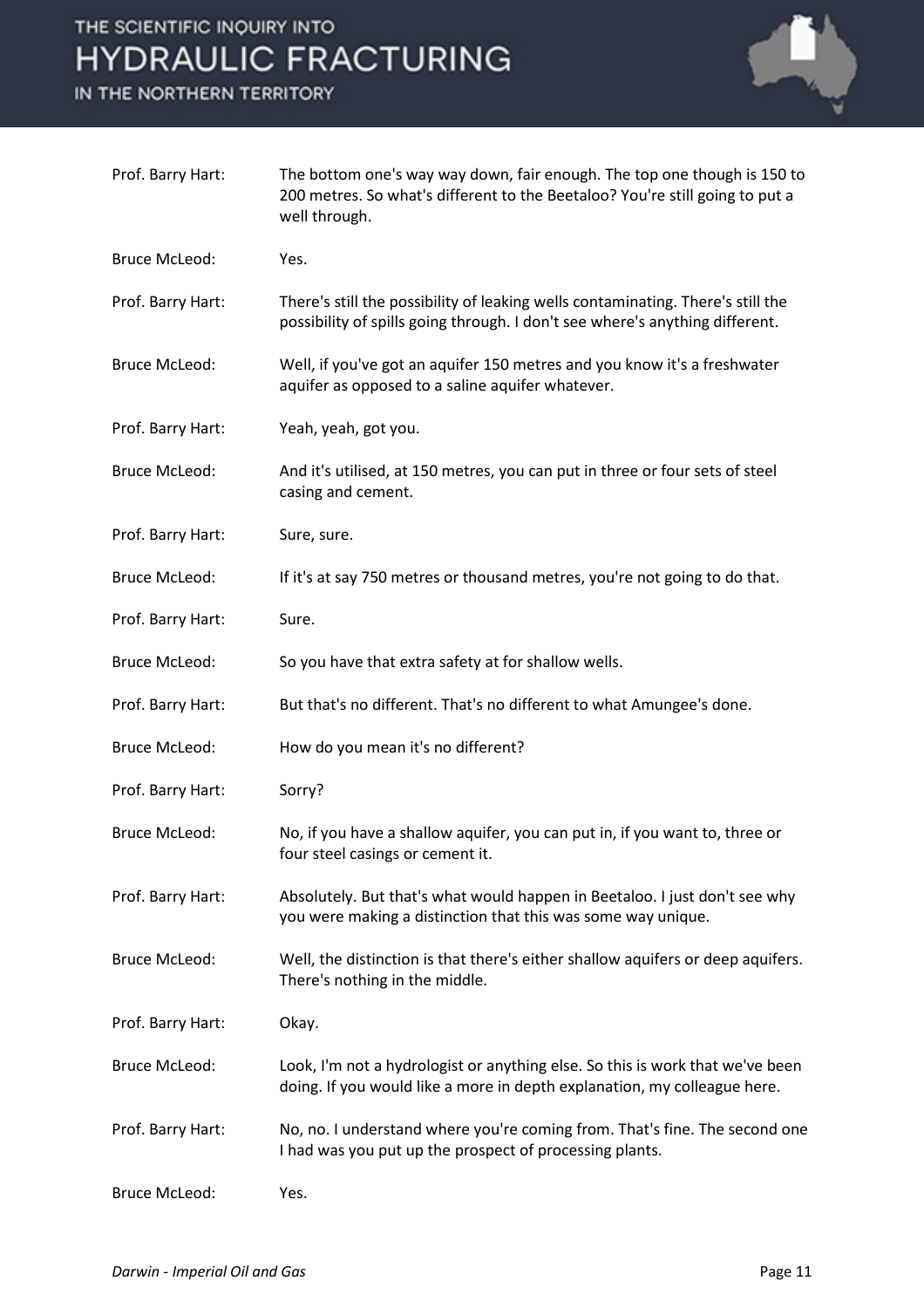IN THE NORTHERN TERRITORY



| Prof. Barry Hart:    | Methanol urea processing plants. Has that occurred in Australia? I mean, not<br>that I know of. If it hasn't why not? I mean, why would you suddenly say this<br>is a you-beaut industry that will suddenly flourish?                                                                                                                                                                                                                                                                                                                                                             |
|----------------------|-----------------------------------------------------------------------------------------------------------------------------------------------------------------------------------------------------------------------------------------------------------------------------------------------------------------------------------------------------------------------------------------------------------------------------------------------------------------------------------------------------------------------------------------------------------------------------------|
| <b>Bruce McLeod:</b> | Well, there is ammonia urea plants in Australia that use gas for their<br>feedstock. They produce urea through natural gas feedstock. Why are these<br>things going to magically appear? Well, they're magically appearing in the<br>USA? Because feedstock is so cheap. There's methanol plants. I know at<br>least three or four methanol plants have been built now. In fact, one<br>company has gone around the world and purchased, closed down methanol<br>plants, deconstructed them, shipped them to the US and rebuilding them.                                          |
|                      | There's one's being built in West Virginia. One's being built in, or two are<br>being built in Louisiana. So that's on methanol. Ammonia urea, we have<br>spoken to a number of people and potential partners that want to have a<br>long-term source of fertiliser.                                                                                                                                                                                                                                                                                                              |
| Prof. Barry Hart:    | Sure.                                                                                                                                                                                                                                                                                                                                                                                                                                                                                                                                                                             |
| <b>Bruce McLeod:</b> | These plants are not expensive if the gas is there. They are funded. You can<br>fund them on a build-own-operate type basis, sort on BOOT basis.                                                                                                                                                                                                                                                                                                                                                                                                                                  |
| Hon. Justice Pepper: | Yes, Dr. Jones.                                                                                                                                                                                                                                                                                                                                                                                                                                                                                                                                                                   |
| Dr. David Jones:     | Mr. McLeod, this is a supplementary follow up question to the one that<br>Professor Hart just raised which is about the cost of gas. Certainly in the US,<br>the cost of gas come right down.                                                                                                                                                                                                                                                                                                                                                                                     |
| <b>Bruce McLeod:</b> | Yes.                                                                                                                                                                                                                                                                                                                                                                                                                                                                                                                                                                              |
| Dr. David Jones:     | But is that because of oil production?                                                                                                                                                                                                                                                                                                                                                                                                                                                                                                                                            |
| <b>Bruce McLeod:</b> | No, the major influence in terms of gas has been the Marcellus and Utica<br>Shale. That's I guess really as I said before, their production started about<br>2006, 2007 a major way. There is still a problem with Marcellus and Utica<br>shale. That is it's still I guess stranded in many ways. They're still building<br>pipelines to take it out of that region of the northeast US to get it either to<br>the south or other regions where it can be utilised. So once these pipelines<br>are built, it's certainly possible that gas prices in the US will fall even more. |
| Dr. David Jones:     | I guess my question more relates to the fact that we have heard from other<br>sources that the economics of shale gas production in the US is largely being<br>driven by competent oil production. So the question is with the NT for<br>example, we are tasked with looking at shale gas production but to what<br>extent is the industry considering oil production because that could change<br>our risk assessments for example?                                                                                                                                              |
| <b>Bruce McLeod:</b> | Well, look, look, going back to the first part, shale gas in the US is economic.<br>In the Northern Territory, I guess with the type of the rock and the age of<br>the rock, and again, I'm not a geologist, but I guess people are looking for<br>gas. People are hoping for gas more than oil because of the scarce shortages                                                                                                                                                                                                                                                   |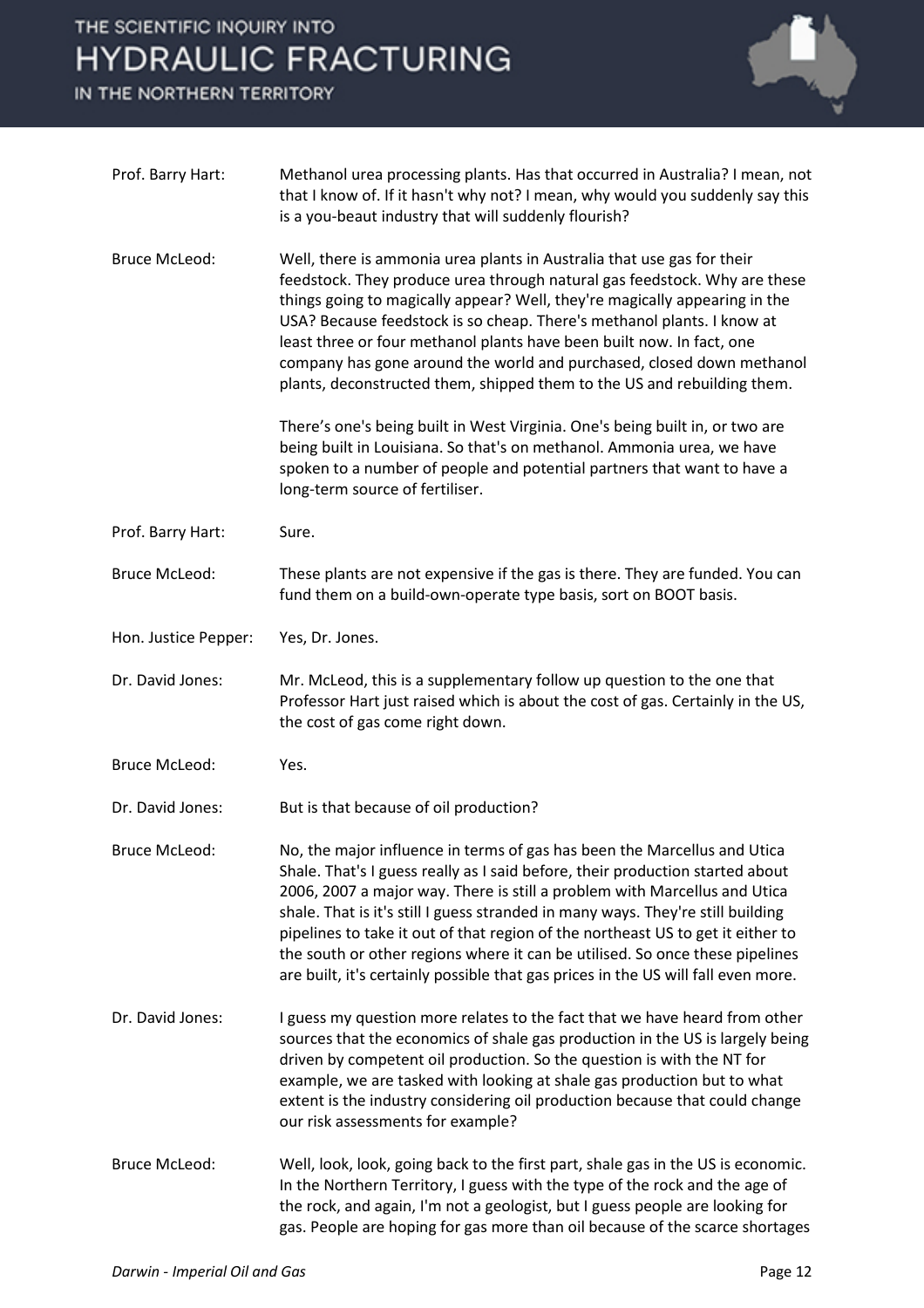IN THE NORTHERN TERRITORY



here. The advantage about oil, obviously, economically, it's a lot easier to deal with. You can just cart it in a truck to the closest port and ship it off.

Gas, you've got the infrastructure costs. I think the thing here in Australia is it's gas-driven. There's markets to the north for LNG. There's markets to the north for urea. There's markets to the north for methanol. There's markets for all types of stuff. We're close to them. I don't know. Does that answer your question?

- Dr. David Jones: It partially answers the question. What I was trying to get to is to what extent would the co-production of oil provide a greater industry, a greater economy at it?
- Bruce McLeod: Yeah. A combination of oil or liquids, obviously, increases the economics significantly. There's absolutely no doubt about it. If you had a combination of gas like the ... I guess the great examples are in the north shale and the Permian Basin or the Anadarko Basin in the USA where they're producing very hot gas. So they're getting the liquids. They're getting oil. Those wells are extremely economic. If the same thing did occur and it may occur here in Australia, here in the Northern Territory, the rocks seem to be right for a combination of oil, gas and liquids, the economics would increase significantly.
- Dr. David Jones: Thank you.
- Hon. Justice Pepper: Yes, Dr. Vaughan.
- Dr. Vaughan Beck: Thank you for your presentation. Just to make a couple of observations. In your last couple of slides, you're talking about Australia and US electricity prices, and just to note that in looking at electricity prices, the cost of generation is about a quarter or a third of the total cost of electricity generation and the cost of fuel then is even on a much lower proportion. So while I was pointing out some substantial differences between those costs, it's also appropriate to note that there are many other factors that go into constituting those costs, so the implications are that you just can't infer that it's all due to shale gas.
- Bruce McLeod: No, I answer that. Yeah.
- Dr. Vaughan Beck: In a similar vein, in terms of greenhouses, I note that you did give a reference to I think a Reuters article that was talking about how shale, sorry, how greenhouses are reducing. I'll certainly have a look at that. But it's also appropriate to note once again that in terms of any nations, greenhouses that energy generation is just one of a number of many factors that go into making up the total greenhouse profile of the nation. So the inference can't be always, and I'm not sure whether you're intending to make it, but it's all due to shale gas. But that's not.
- Bruce McLeod: No, no, it's certainly not all due to shale gas because obviously, in the USA, there's still a lot of conventional gas produced, a lot of tight gas but tight gas is fracked as well produced. So no, I'm not trying to sort of say it's shale gas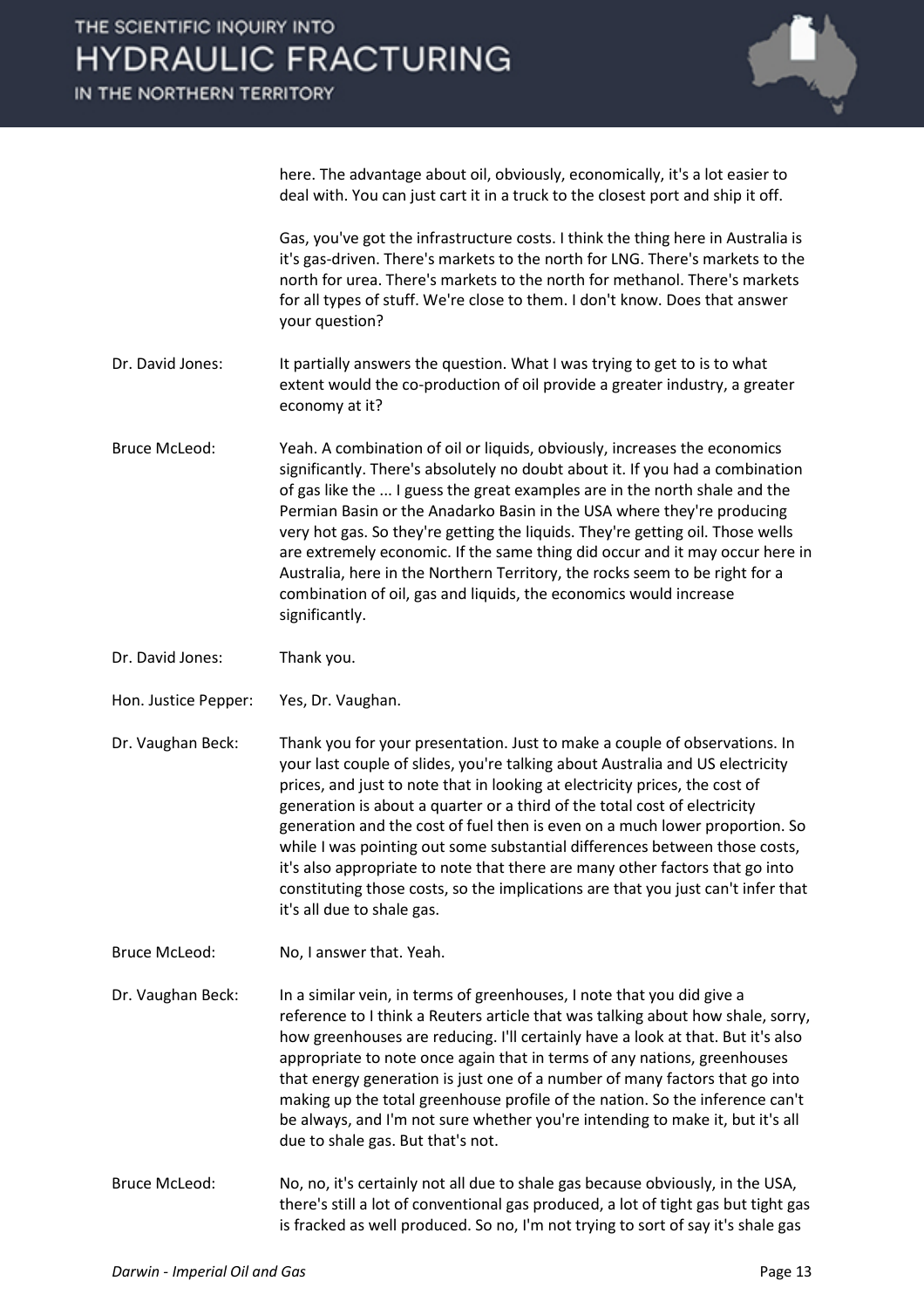IN THE NORTHERN TERRITORY



entirely. But shale has had a big effect by coal-fired power stations especially swapping either from coal to gas or shutting down totally a new gas-fired power stations being built. That again in the northeast, I mentioned a billion-dollar gas-fired power stations have become a common place. They are. They're building them everywhere, half a billion dollars, billion dollar ones.

The gas, because there's so much gas, they can build a gas-fired power station that say services a county. They built it and probably the most important thing that you did mention is the great thing in the USA, the infrastructure's there. Even though they have to build new pipelines to get the gas out of some of the areas, there's still all the infrastructure's pretty much there, like power, electricity lines, smaller gas pipelines, roadways. So that makes a huge difference to implementing what is being implemented in the region and in the country.

- Dr. Vaughan Beck: Because you acknowledge that is a very substantial difference in the infrastructure between US and Australia, so the implications are that you can't then draw direct analogue from the US to Australia because of those very substantial differences in infrastructure density.
- Bruce McLeod: That's right. But if the resource is there, that infrastructure will be built. It will take time. But gas pipelines will be built roads will be built if the resource is there. Especially as going back to the point about if it's a mixture of gas, liquids and oil, which makes it much more valuable that infrastructure will be built a lot more quickly.
- Dr. Vaughan Beck: Note, just note in passing that it's not just a matter of whether the resource is there. It's also totally or highly dependent upon the economics of it.
- Bruce McLeod: Absolutely. Yeah. That's why the combination of oil, liquids and gas would make it much more attractive considering I guess a remoteness of this resource. The important thing is I think it has now been proven that the petroleum molecules are sitting out there in the rock as to whether they can be extracted and whether then they can be harvested I guess on an economic manner.
- Hon. Justice Pepper: I do know the time limit. Just to ask you one last question this is really sort of by way of comment. I was curious to see on I think your, one of your slides, economic statement by using US as medians. Carbon dioxide reduction target's well ahead of time. I must very much appreciate a source for that because that's doesn't accord with my or at least I should say the panel's researches in that respect.
- Bruce McLeod: Reuters released that on June the 6th, 2017.
- Hon. Justice Pepper: Okay. That's based on the Reuters article?
- Bruce McLeod: Yes, that was that the USA now in terms of their carbon dioxide emission levels were back to 1992 levels.